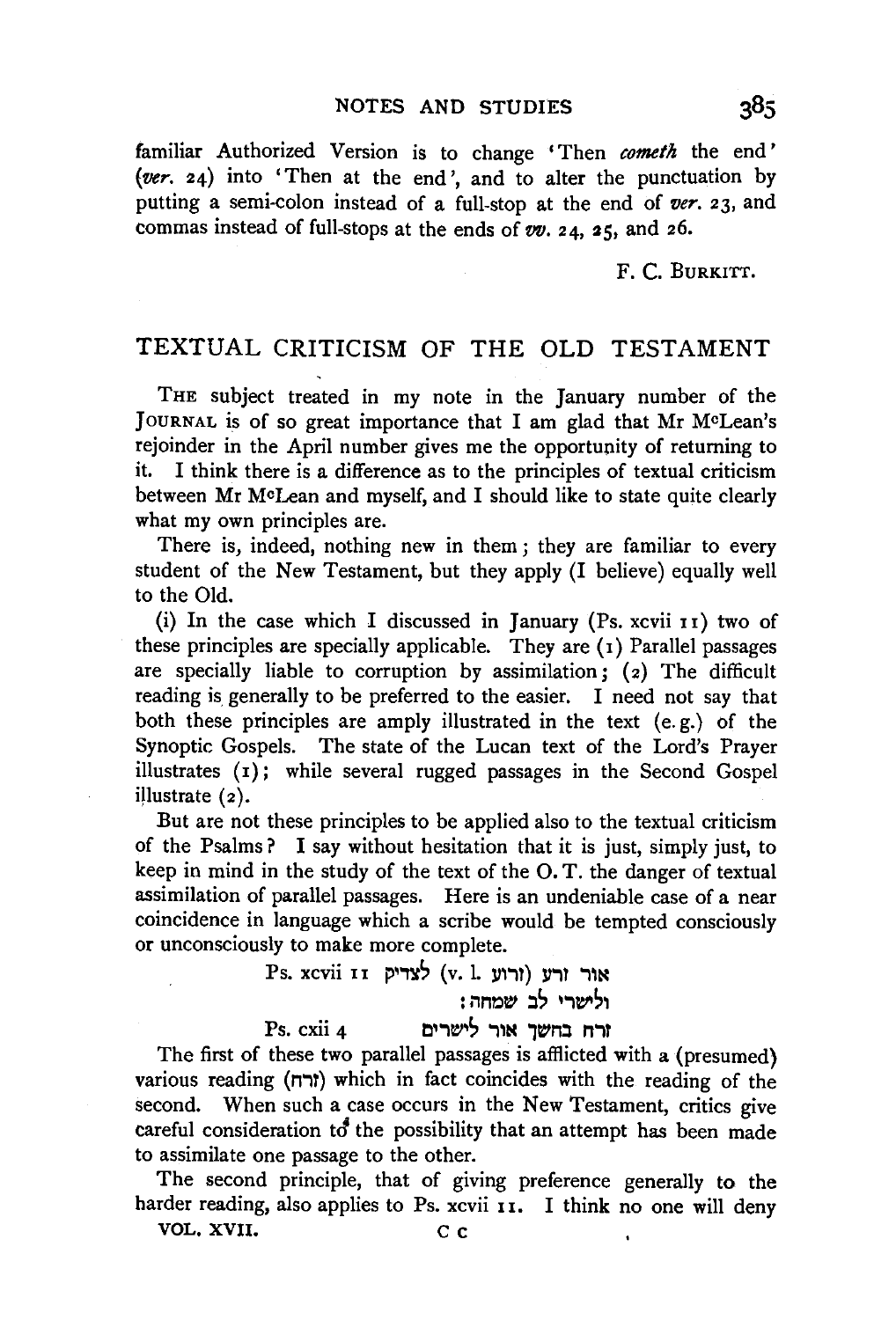that אוך ורע is the harder reading, which a scribe or a translator would be tempted to change into the dangerously easy emendation אור זרח. On the other hand, the harder reading is in accordance with Hebrew  $t_1$  is the solution of  $t_1$  is sown and gladness (harvest gladness<sup>2</sup>) for the upright in heart.'

The corollary may be added that while it is easy to see a reason why V"1T should be corrupted into M"1T, it is not easy to see why M"1T .(with ור standing next to it !) should be corrupted into אור

(ii) When Mr McLean goes on to criticize my suggestion about the original reading of the Peshitta he overlooks the existence of the parallel passage, and also the existence of the Syro-Hexaplar. I need not defend at length a view which was put forward as a suggestion only, but it is at least worthy of something better than ridicule. (1)  $\leftrightarrow$ is an actual Syriac rendering used in this passage, not a fancy of my own brain; (2) it could easily be confused by a scribe reading a worn MS with **....**if the present reading of the Peshitta, especially since (3) the easy reading *....i?* already existed in the parallel passage  $(S<sub>s</sub>, cxii<sub>4</sub>)$  to help the scribe to go wrong.

(iii) The Targum gives רנח ומיטמר, a double rendering, the first word corresponding to לרח; the second to ורש; but Wellhausen contents himself with citing mi as the rendering of the Targum, ignoring the second word altogether. This, I contend, is unfair, but Mr McLean would justify W ellhausen by maintaining that "10~'0, can only be ' due to revision of the more primitive Targum-text on the basis of the later Massoretic '. I think that Mr McLean has been misled by the mere order of the words, which is by no means decisive as to the priority in time of the first word. Once more it is necessary to remember the disturbing influence of the parallel passage. The Targumist is more than a word-for-word translator; he adds a touch of comment from time to time. Here he remembers two slightly varying promises or assurances and he reconciles them, blending them into one. 'For the righteous and upright', he says, 'light is sometimes spreading its rays, sometimes hiding them', but let the righteous none the less 'rejoice in the Word of JEHOVAH'. I hope it is not necessary to assure Mr McLean that I am 'serious ' in thinking that the double rendering of the Targum is due to the double reading of the Hebrew, one in Ps. xcvii 11, the other in Ps. cxii 4.

(iv) In one respect I. acknowledge that Mr McLean has caught me. I did not realize the fact that Wellhausen in his critical edition of the Book of Psalms *nowhere* gives more than the evidence for. readings

1 See *Journal,* p. 156 .

. 1 T.he Heb. MMOW is a common word, but it is not without significance that it is ~p.plied to *harvest* joy (Isa. ix 2 ; xvi ro ).

 $\mathbb{Z}^{\mathbb{Z}}$  and  $\mathbb{Z}^{\mathbb{Z}}$  and  $\mathbb{Z}^{\mathbb{Z}}$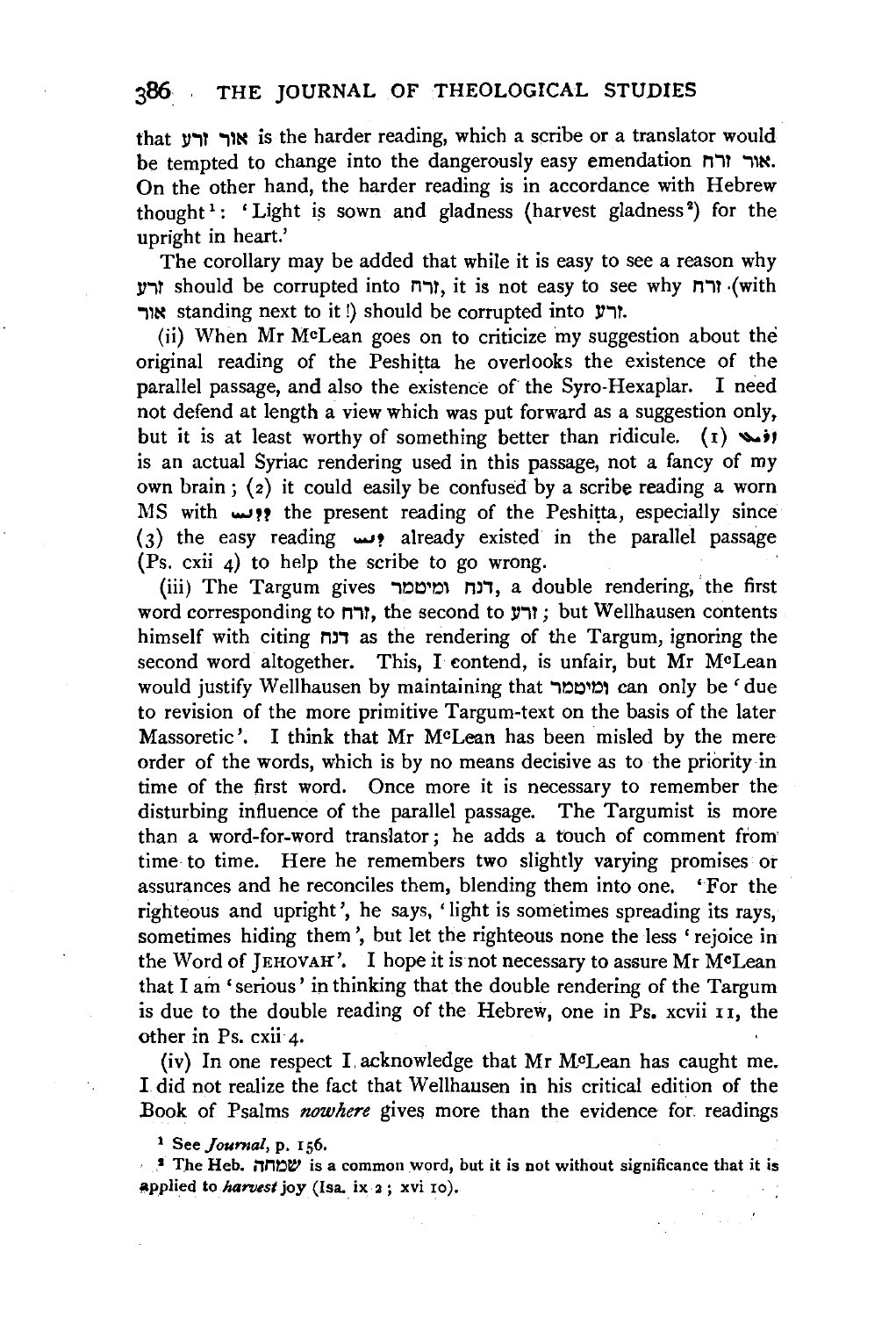differing from MT. It is an unpleasant shock to one's feeling of what is due to scholarship to realize that this is Wellhausen's method. To my mind few tasks are more difficult than the task of stating fairly one side only of the evidence in a textual problem. When one side only is stated, the statement can hardly fail to give a false impression. It is often difficult to extract a simple  $Yes$  or  $No$  from a textual authority, particularly if that authority be a version. Wellhausen's curt note with its ' $\mathfrak{S} \mathfrak{S} \mathfrak{C}$  if' certainly gives one the impression that there is practically no evidence to be alleged for the MT of Ps. xcvii 11 (beyond the MT itself), and that the evidence for  $n\pi$ , the supposed reading of the LXX, is overwhelming. But this is a false impression. The witness of  $\mathbf{1}$ . certainly here in the Psalter, is more probably an echo of G than a piece of independent evidence. *U*'s reading, which Wellhausen has *mis-stated*, tells at least as much in favour of MT as against it.  $\lesssim$  (oncomparison with the parallel place) lies under a textual doubt, slight perhaps, but real, and not to be simply blown aside. Lastly, as regards **E** itself, it must be remembered that the rendering *dv*erelar is no conclusive proof that the Seventy found the reading  $\pi$  in the Hebrew copy or copies from which they translated. The existence of a parallel passage has influenced the Alexandrine translators in other places, notably in one discussed briefly below (Zech. i 8). That the Seventy themselves felt that Ps, xcvii 11 and Ps, cxii 4 are kindred passages is sufficiently shewn by their renderings:

 $(a)$ φώς ανέτειλεν τω δικαίω και τοις εύθέσι τη καρδία εύφροσύνη

(Ps. xcvii II; Swete following B).

(b) εξανέτειλεν εν σκότει φώς τοις εύθέσι (Ps. cxii 4; Swete follow $ing$   $\aleph$ ).

In the light of this close parallelism it cannot safely be asserted that the LXX read חזו Ps. xcvii 11. If they had had before them the reading found in all but all of our Hebrew MSS (an entirely probable assumption), they would nevertheless have been sorely tempted to emend this harder reading ( $y \rightarrow$ ) into the easier reading of the parallel passage. Their business was to make a popular and readable translation.

A similar case of the corrupting influence of a parallel passage is found. in Zech. i 8, 10, 11. Here Wellhausen does not go with LXX, atleast in the book before me (Skizzen, fünftes Heft, 1892, § 30). The prophet narrates eight visions, the first  $(i \, 7 \, \text{ff})$  and the eighth (vi  $r-8$ ) being somewhat similar in imagery. In the first a mysterious horseman. behind whom were horses of different colours, stood 'among the myrtletrees.' (הדסים). In the eighth four chariots drawn by horses of different